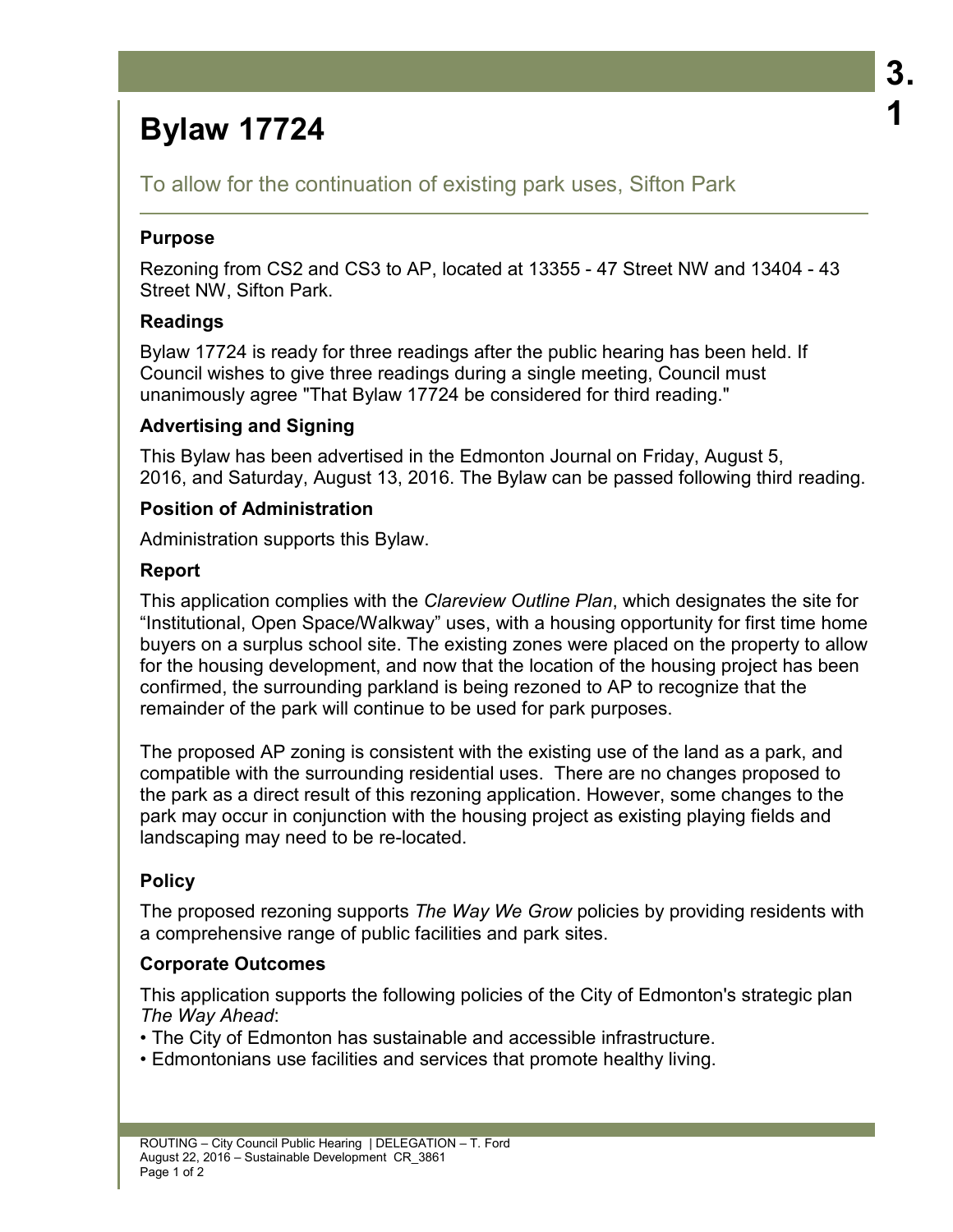## **Bylaw 17724**

#### **Public Consultation**

Sustainable Development sent advance notification of the application on May 27, 2016, to surrounding property owners, the South Clareview Community League, and the Clareview and District Area Council. One response was received. The individual expressed no concerns with the proposed park rezoning but objected to the surplus school site development.

#### **Attachments**

- 1. Bylaw 17724
- 2. Sustainable Development report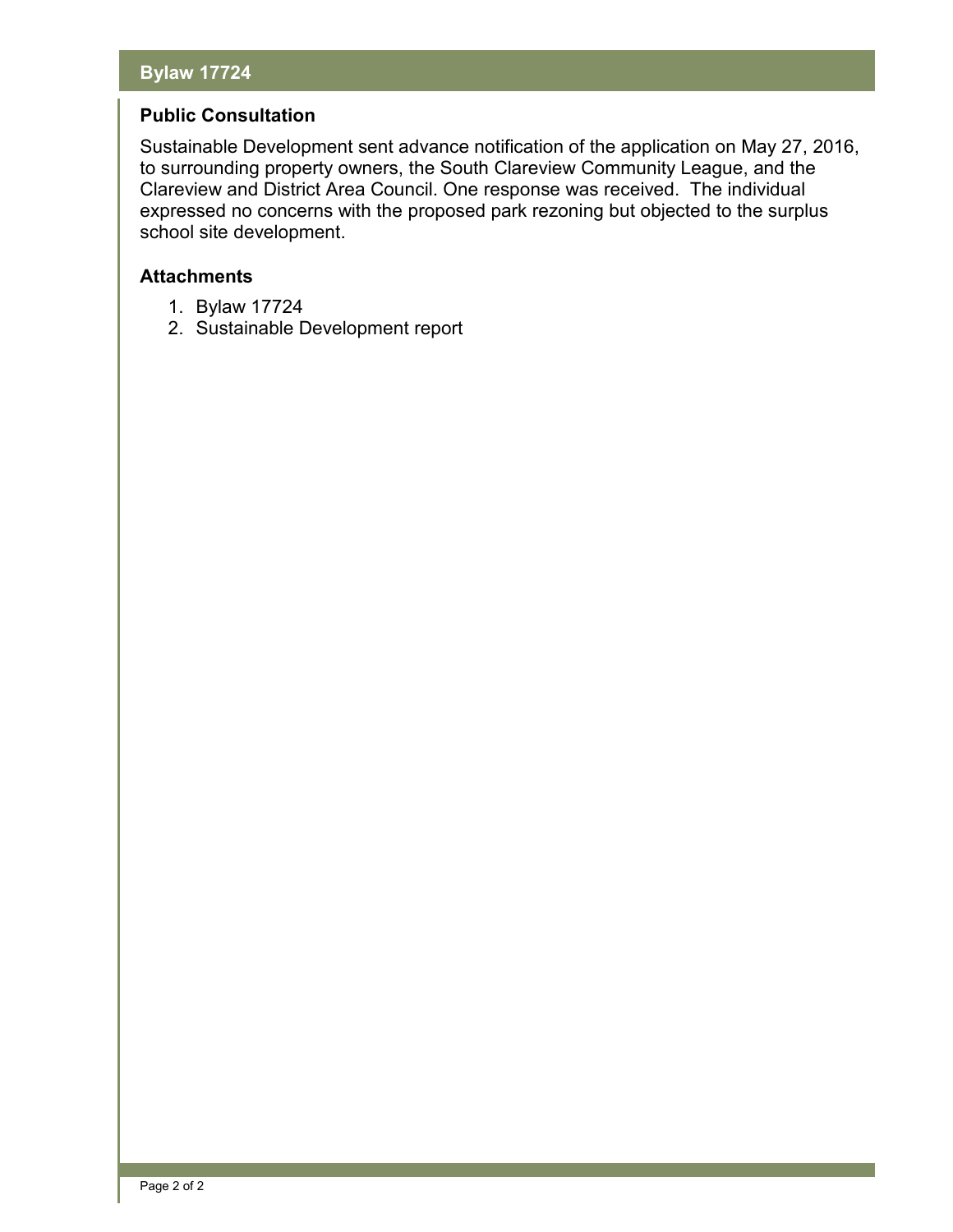#### Bylaw 17724

#### A Bylaw to amend Bylaw 12800, as amended, The Edmonton Zoning Bylaw Amendment No. 2257

WHEREAS Lot 53, Block 19, Plan 8021872 and a portion of Lot 12, Block 19, Plan 3491TR; located at 13355 — 47 Street NW and 13404 — 43 Street NW, Sifton Park, Edmonton, Alberta, are specified on the Zoning Map as (CS2) Community Services 2 Zone and (CS3) Community Services 3 Zone; and

WHEREAS an application was made to rezone the above described property to (AP) Public Parks Zone;

NOW THEREFORE after due compliance with the relevant provisions of the Municipal Government Act RSA 2000, ch. M-26, as amended, the Municipal Council of the City of Edmonton duly assembled enacts as follows:

1. The Zoning Map, being Part III to Bylaw 12800 The Edmonton Zoning Bylaw is hereby amended by rezoning the lands legally described as Lot 53, Block 19, Plan 8021872 and a portion of Lot 12, Block 19, Plan 3491TR; located at 13355 — 47 Street NW and 13404 — 43 Street NW, Sifton Park, Edmonton, Alberta, which lands are shown on the sketch plan attached as Schedule "A", from (CS2) Community Services 2 Zone and (CS3) Community Services 3 Zone to (AP) Public Parks Zone.

| READ a first time this  | 22nd | day of | August | A. D. 2016; |
|-------------------------|------|--------|--------|-------------|
| READ a second time this | 22nd | day of | August | A. D. 2016; |
| READ a third time this  | 22nd | day of | August | A. D. 2016; |
| SIGNED and PASSED this  | 22nd | day of | August | A. D. 2016. |

7-7 THE CITY OF EDMONTON MÁYØR  $\delta$ r 'CITY CLERK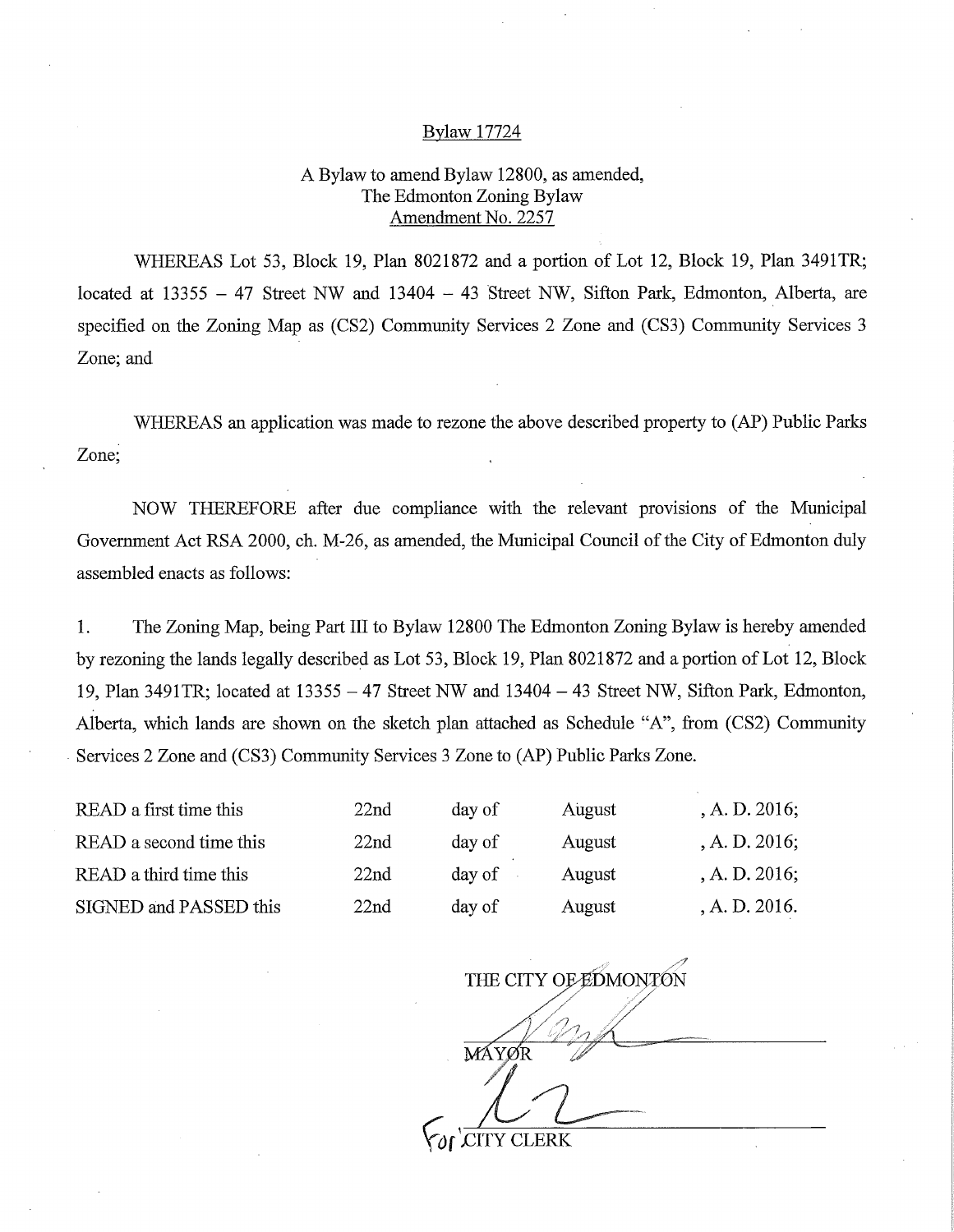

 $\bar{.}$ 

**BYLAW 17724**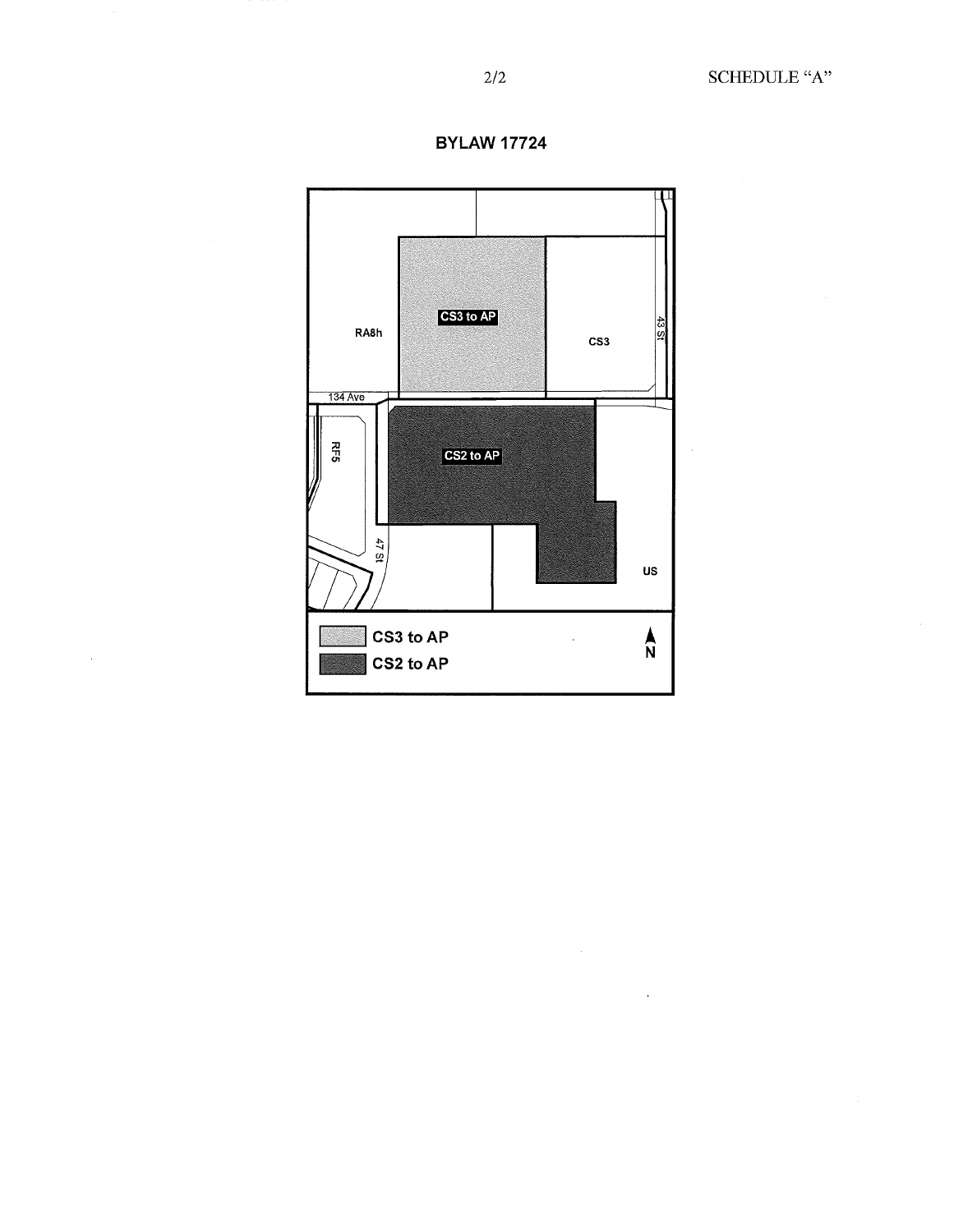

## **13355 - 47 STREET NW**

## **13404 - 43 STREET NW**

To allow for the continuation of existing park uses



## **RECOMMENDATION AND JUSTIFICATION**

Sustainable Development is in SUPPORT of this application since:

- the proposed zoning facilitates existing park uses;
- it recognizes that this area will remain as park; and
- it conforms to the plans for the area.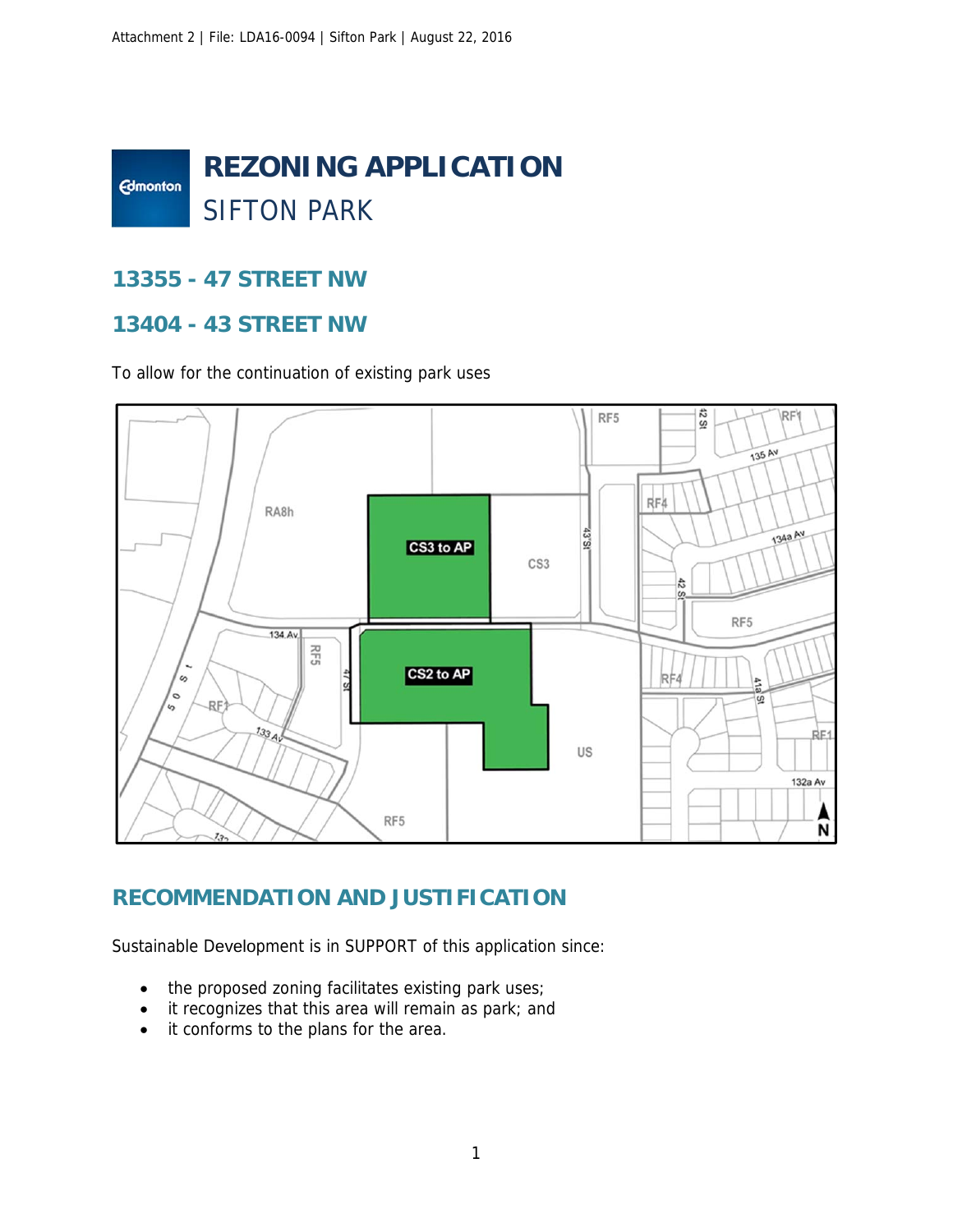# **THE APPLICATION**

BYLAW 17724 proposes to amend the Zoning Bylaw from (CS2) Community Services 2 Zone and (CS3) Community Services 3 Zone to (AP) Public Parks Zone to allow for the continued use of an existing park. The CS2 and CS3 zones were placed on the property to allow for the development of housing for first-time home buyers on a surplus school site. The location of the housing project has been confirmed, and the surrounding parkland is now being rezoned to AP to recognize its continued use as a park. There is an associated subdivision application to separate the housing site from the existing park.

There are no changes proposed to the park as a direct result of this rezoning application.

# **SITE AND SURROUNDING AREA**

The site is located east of 50 Street and north and south of 134 Avenue NW, and is developed with an existing park named Sifton Park. Portions of 134 Avenue NW adjacent to the site are closed to vehicular traffic, with bus-only access.



**VIEW OF APPLICATION AREA**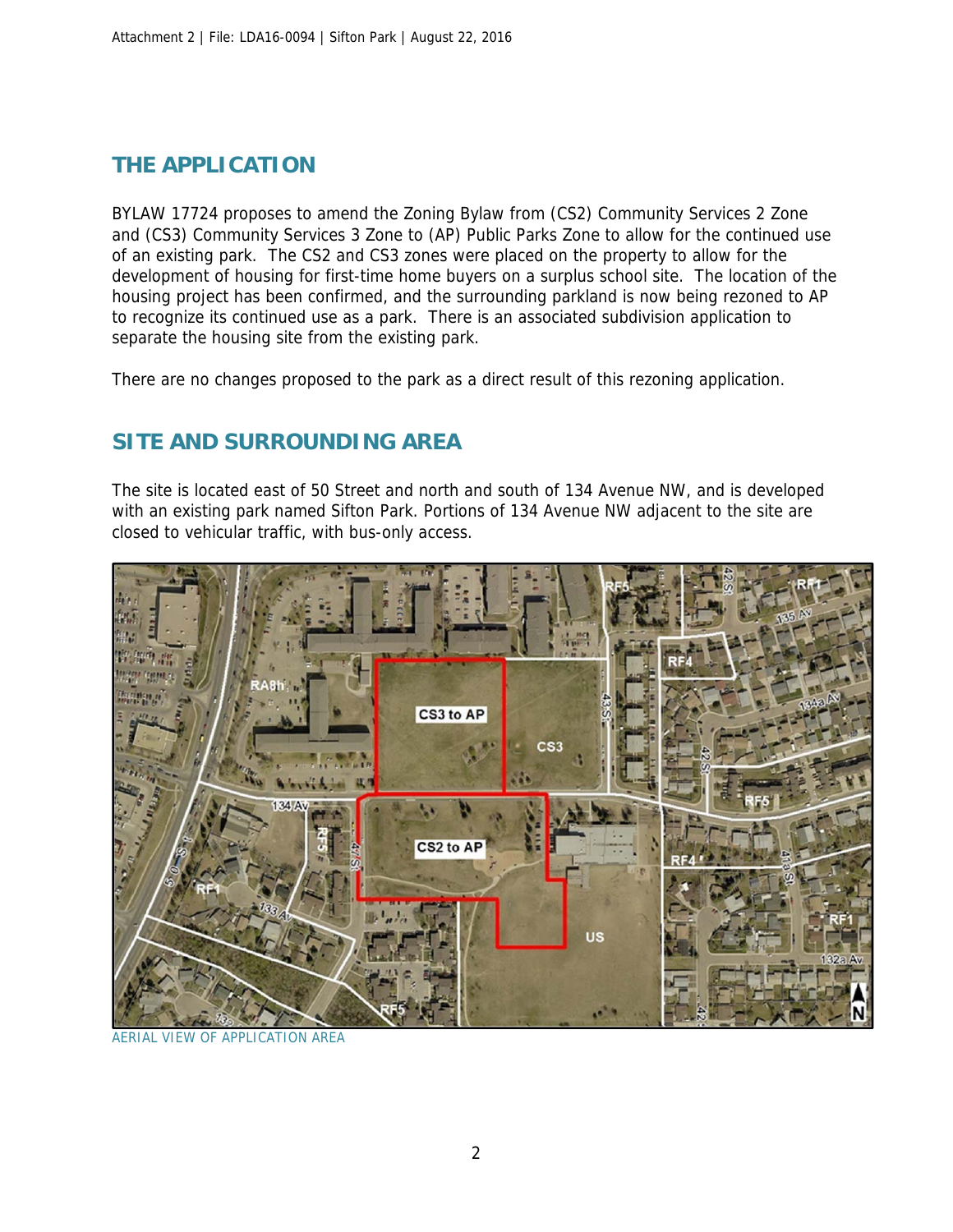|                     | <b>EXISTING ZONING</b>                 | <b>CURRENT USE</b>                         |
|---------------------|----------------------------------------|--------------------------------------------|
| <b>SUBJECT SITE</b> | (AP) Public Parks Zone                 | Park (Sifton Park)<br>$\bullet$            |
|                     |                                        |                                            |
| <b>CONTEXT</b>      |                                        |                                            |
| <b>North</b>        | (RA8h) Medium Rise Apartment Zone      | <b>Apartment Building</b><br>$\bullet$     |
| East                | (CS3) Community Services 3 Zone        | Park<br>$\bullet$                          |
|                     |                                        | <b>Future First Time Home</b><br>$\bullet$ |
|                     |                                        | Buyers housing                             |
| South               | (US) Urban Services Zone               | School                                     |
|                     | (RF5) Row Housing Zone                 | Row Housing<br>٠                           |
| West                | (RF5) Row Housing Zone<br>$\bullet$    | <b>Apartment Building</b><br>$\bullet$     |
|                     | (RA8h) Medium Rise Apartment Zone      | Row Housing<br>٠                           |
|                     | (RF1) Single Detached Residential Zone | Single-detached Housing<br>٠               |



VIEW OF SITE LOOKING WEST ALONG 134 AVENUE NW, FROM 43 STREET NW

## **PLANNING ANALYSIS**

This application complies with the Clareview Outline Plan, which designates the site for "Institutional, Open Space/Walkway" uses, with a housing opportunity for first time home buyers. The proposed AP zoning is consistent with the existing use of the land as a park, and compatible with the surrounding residential uses. The site was zoned CS2 and CS3 to provide flexibility with respect to the location of the first time home buyers development. The project location has been confirmed, and rezoning the remainder of the site to AP recognizes that this portion of the park will continue to be uses for park purposes.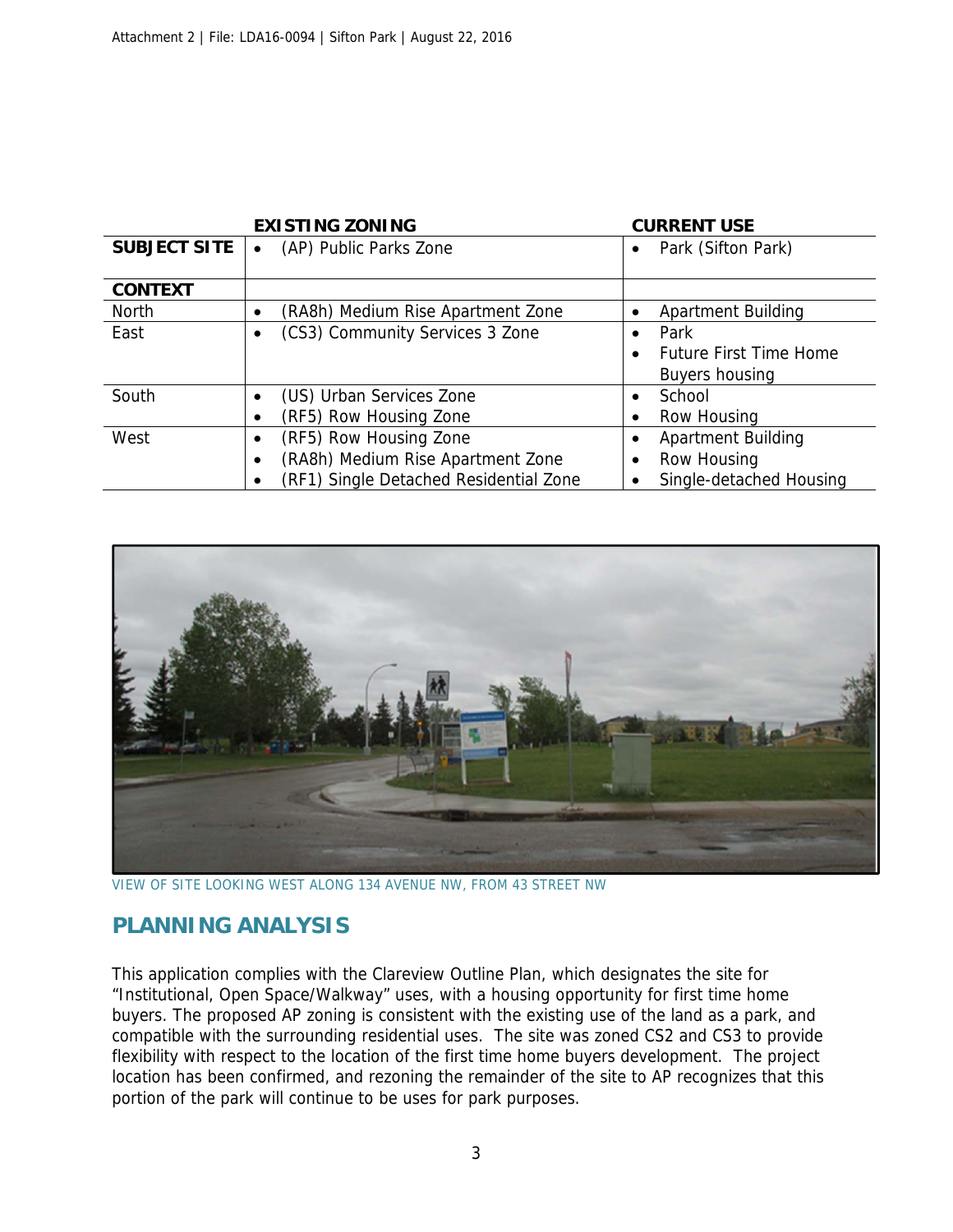## **TECHNICAL REVIEW**

All comments from affected City Departments and utility agencies have been addressed.

## **PUBLIC ENGAGEMENT**

| <b>ADVANCE NOTICE</b><br>May 27, 2016 | • Number of Recipients: 129<br>• Number of Responses: 1<br>• Comments: no concern with the proposed<br>park rezoning, but objects to the surplus<br>school site development |
|---------------------------------------|-----------------------------------------------------------------------------------------------------------------------------------------------------------------------------|
| <b>PUBLIC MEETING</b>                 | Not held for this application.                                                                                                                                              |

## **CONCLUSION**

Sustainable Development recommends that City Council APPROVE the application.

# **ATTACHMENTS**

2a Application Summary